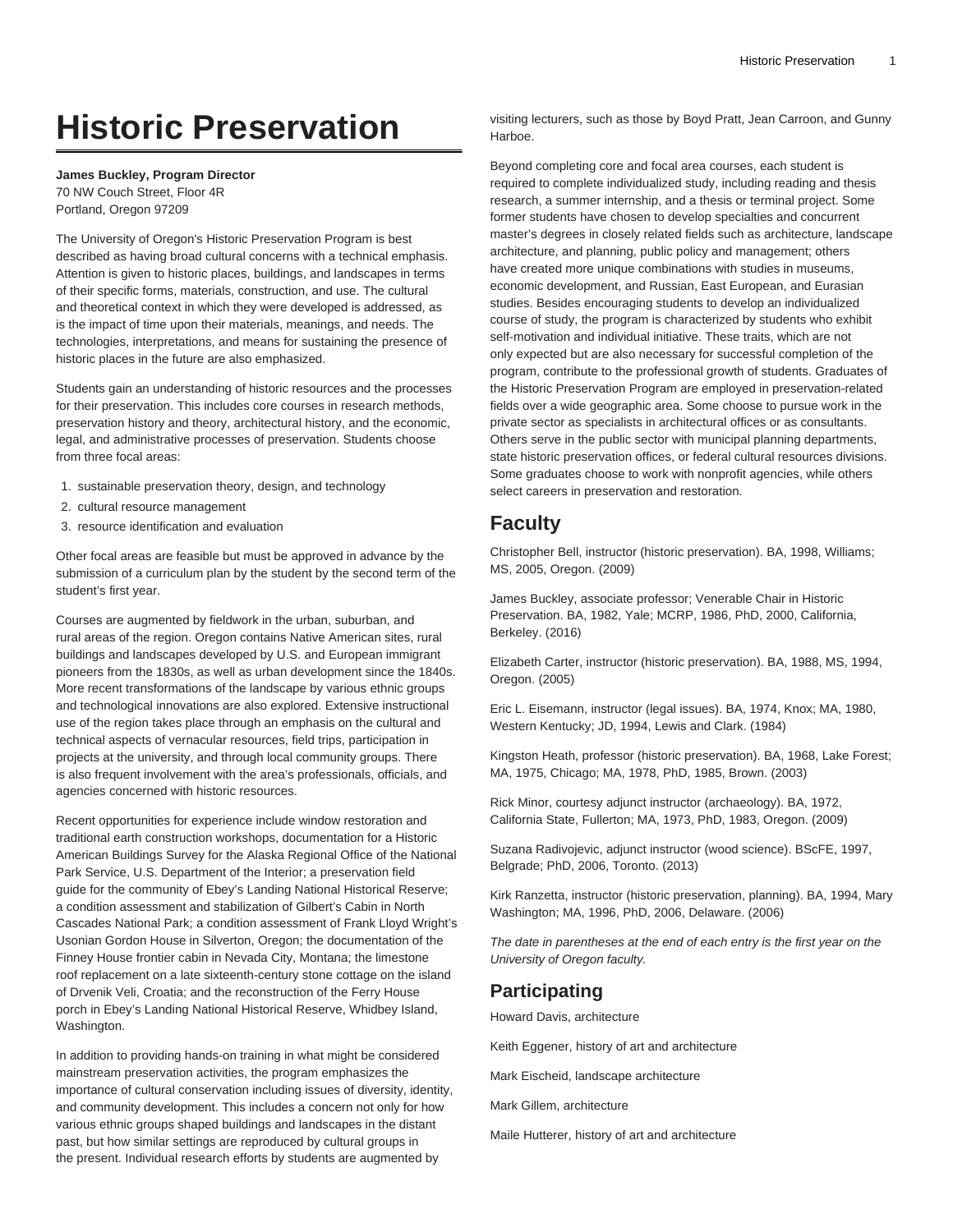Renee A. Irvin, planning, public policy and management

Robert L. Thallon, architecture

Jenny Young, architecture

• **Minor**

# **Undergraduate Studies**

**Important note:** The Historic Preservation Program is not currently accepting new undergraduate minors during the restructuring of the School of Architecture and Allied Arts into the College of Design.

Historic preservation is an inherently interdisciplinary field. The minor is particularly well-suited for students studying anthropology, architecture, history, the history of art and architecture, landscape architecture, and planning, public policy and management. Undergraduate students, no matter their major, are eligible to enroll in the minor, however.

The interdisciplinary minor in historic preservation requires a minimum of 27 credits as described below. The lowest accepted passing grade for courses used to complete the undergraduate minor in historic preservation is a C– or better. Some courses required for the minor are only offered every other year.

### **Minor Program**

| Code                               |                                | <b>Title</b>                                                 | <b>Credits</b> |  |  |  |
|------------------------------------|--------------------------------|--------------------------------------------------------------|----------------|--|--|--|
|                                    | <b>Core Courses</b>            |                                                              |                |  |  |  |
|                                    | <b>AAAP 411</b>                | Introduction to Historic Preservation                        | 3              |  |  |  |
|                                    | Select three of the following: |                                                              |                |  |  |  |
|                                    | <b>AAAP 408</b>                | Workshop: [Topic] (Pacific Northwest Field<br>School)        |                |  |  |  |
|                                    | <b>AAAP 421</b>                | American Architecture from a Preservation<br>Perspective I   |                |  |  |  |
|                                    | <b>AAAP 422</b>                | American Architecture from a Preservation<br>Perspective II  |                |  |  |  |
|                                    | <b>AAAP 423</b>                | American Architecture from a Preservation<br>Perspective III |                |  |  |  |
|                                    | AAAP 441                       | Legal Issues in Historic Preservation                        |                |  |  |  |
|                                    | <b>AAAP 451</b>                | Historic Survey and Inventory Methodology                    |                |  |  |  |
|                                    | <b>OXEU 488</b>                | Overseas Experimental Program: Europe                        |                |  |  |  |
| <b>Related Courses</b>             |                                |                                                              |                |  |  |  |
| Select courses from the following: | 12                             |                                                              |                |  |  |  |
|                                    | <b>AAAP 431</b>                | National Register Nomination                                 |                |  |  |  |
|                                    | <b>AAD 462</b>                 | <b>Cultural Policy</b>                                       |                |  |  |  |
|                                    | <b>ANTH 449</b>                | <b>Cultural Resource Management</b>                          |                |  |  |  |
|                                    | <b>ARCH 430</b>                | Architectural Contexts: Place and Culture                    |                |  |  |  |
|                                    | <b>ARCH 440</b>                | Human Context of Design                                      |                |  |  |  |
|                                    | <b>ARCH 470</b>                | <b>Building Construction</b>                                 |                |  |  |  |
|                                    | ARH 465                        | American Architecture II                                     |                |  |  |  |
|                                    | ARH 466                        | American Architecture III                                    |                |  |  |  |
|                                    | GEOG 471                       | North American Historical Landscapes                         |                |  |  |  |
|                                    | <b>GEOG 481</b>                | GIScience I                                                  |                |  |  |  |
|                                    | <b>PPPM 422</b>                | <b>Grant Proposal Writing</b>                                |                |  |  |  |
|                                    | <b>PPPM 432</b>                | Justice and Urban Revitalization                             |                |  |  |  |
|                                    | <b>PPPM 442</b>                | Sustainable Urban Development                                |                |  |  |  |
|                                    | <b>PPPM 448</b>                | Collaboration                                                |                |  |  |  |

| <b>Total Credits</b> |                                                | 27 |
|----------------------|------------------------------------------------|----|
| <b>PPPM 481</b>      | Fundraising for Nonprofit Organizations        |    |
| <b>PPPM 480</b>      | Nonprofit Management                           |    |
| <b>PPPM 452</b>      | Public Participation in Diverse<br>Communities |    |

Courses from other university departments may be substituted with approval of the program director.

To declare the minor, please complete the [undergraduate minor intent](http://hp.uoregon.edu/sites/hp.uoregon.edu/files/downloads/HP%20Minor%20Intent%20Form%202013.pdf) [form](http://hp.uoregon.edu/sites/hp.uoregon.edu/files/downloads/HP%20Minor%20Intent%20Form%202013.pdf) ([http://hp.uoregon.edu/sites/hp.uoregon.edu/files/downloads/](http://hp.uoregon.edu/sites/hp.uoregon.edu/files/downloads/HP%20Minor%20Intent%20Form%202013.pdf) [HP%20Minor%20Intent%20Form%202013.pdf\)](http://hp.uoregon.edu/sites/hp.uoregon.edu/files/downloads/HP%20Minor%20Intent%20Form%202013.pdf) and schedule an advising appointment with the program director, James Buckley (jbuckley@uoregon.edu), to clarify your goals for enrolling in the program and map out your curriculum. Once complete, submit your signed intent form to the program office.

• **Master of Science**

# **Graduate Studies**

The program offers a master of science (MS) degree in historic preservation. Although no particular training is preferred, students whose backgrounds are primarily in historic preservation, architecture, landscape architecture, and architectural history are most prepared for this program. Course work includes training in the social sciences, preservation theory and law, the characteristics of historic buildings and landscapes, historic building technology, and the procedures for evaluating and recording historic sites and buildings.

The program is administered by the Historic Preservation Committee, an interdepartmental committee in the School of Architecture and Environment.

## **Admission**

Applications to the graduate program should contain the following:

- 1. Completed online application and fee
- 2. Biographical summary
- 3. Educational and professional summary
- 4. Statement of intent
- 5. Selected examples of written material, graphic work, or both
- 6. Official transcripts of all college work
- 7. Three letters of recommendation, preferably from academic or professional sources

Students whose first language is not English must submit Test of English as a Foreign Language (TOEFL) scores of at least 88.

Students who want to participate in the program through the Western Regional Graduate Program (WRGP) should inquire at the historic preservation office or the Graduate School.

General university regulations about graduate admission are described in the **Graduate School** section of this catalog.

The application deadline is January 15 for admission the following fall term. Requests for more information and application materials should be directed to the office staff of the Historic Preservation Program at [histpres@uoregon.edu](#page-2-0) ([p. 3](#page-2-0)). Information is also available on the program website.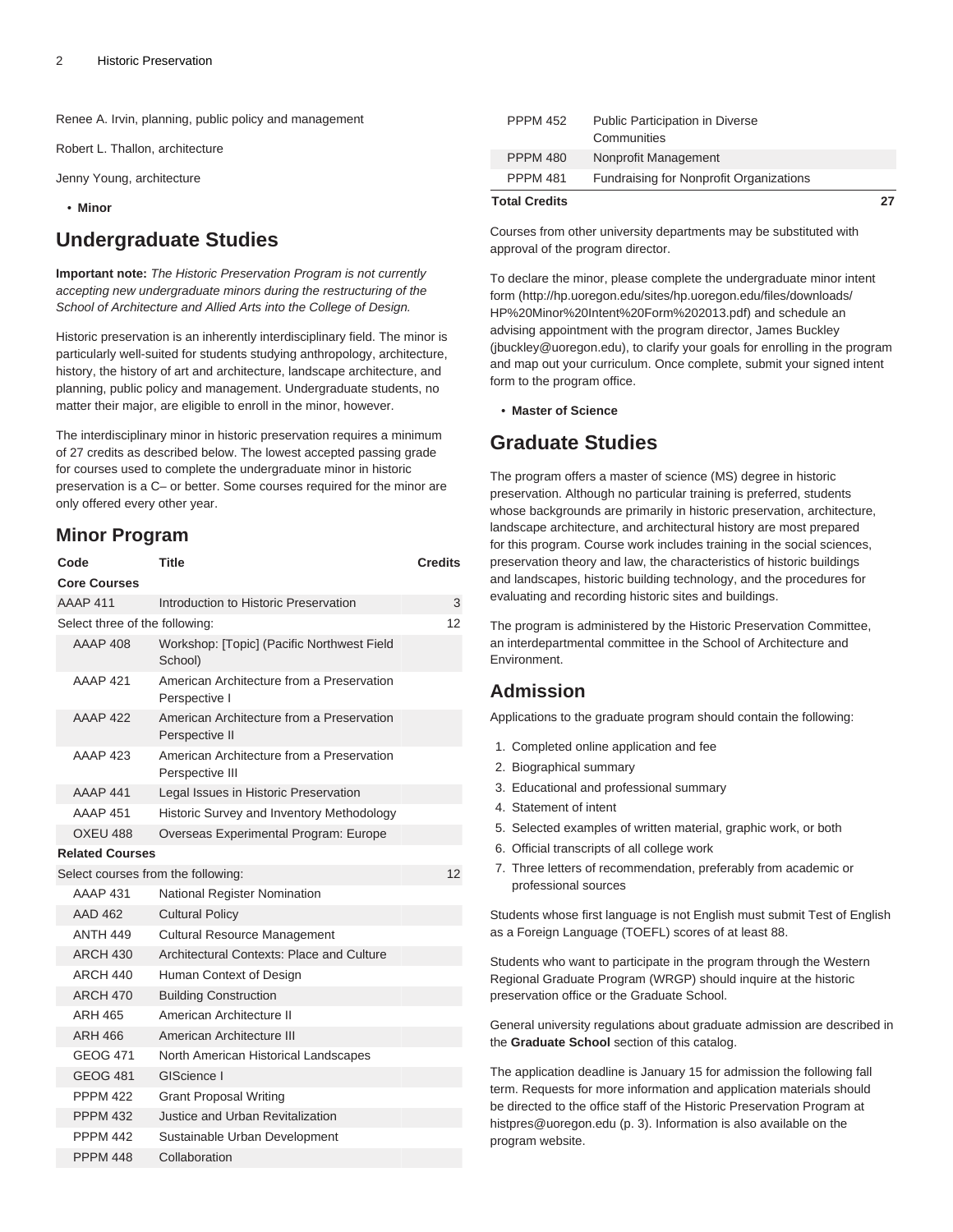## <span id="page-2-0"></span>**Master of Science Requirements**

The MS degree in historic preservation requires 73 credits in five areas: historic preservation core courses, architectural history core courses, focal area courses, approved electives, and individualized study courses, which include thesis or terminal project, research, and an internship. Students choose one of three focal areas in which to specialize—sustainable preservation theory, design, and technology; cultural resource management; or resource identification and evaluation.

| Code                                                                                                                                                                                               | <b>Title</b>                                                 | <b>Credits</b> |  |  |  |  |
|----------------------------------------------------------------------------------------------------------------------------------------------------------------------------------------------------|--------------------------------------------------------------|----------------|--|--|--|--|
| <b>Historic Preservation Core</b>                                                                                                                                                                  |                                                              |                |  |  |  |  |
| <b>AAAP 508</b>                                                                                                                                                                                    | Workshop: [Topic] (Pacific Northwest Field<br>School)        | 2              |  |  |  |  |
| <b>AAAP 511</b>                                                                                                                                                                                    | Introduction to Historic Preservation                        | 3              |  |  |  |  |
| <b>AAAP 531</b>                                                                                                                                                                                    | National Register Nomination                                 | 3              |  |  |  |  |
| <b>AAAP 541</b>                                                                                                                                                                                    | Legal Issues in Historic Preservation                        | 3              |  |  |  |  |
| <b>AAAP 551</b>                                                                                                                                                                                    | Historic Survey and Inventory Methodology                    | 3              |  |  |  |  |
| AAAP 610                                                                                                                                                                                           | Experimental Course: [Topic] (Thesis<br>Proposal)            | 3              |  |  |  |  |
| <b>Architectural History Core</b>                                                                                                                                                                  |                                                              |                |  |  |  |  |
| Select two of the following: 1                                                                                                                                                                     |                                                              | 8              |  |  |  |  |
| <b>AAAP 521</b>                                                                                                                                                                                    | American Architecture from a Preservation<br>Perspective I   |                |  |  |  |  |
| <b>AAAP 522</b>                                                                                                                                                                                    | American Architecture from a Preservation<br>Perspective II  |                |  |  |  |  |
| <b>AAAP 523</b>                                                                                                                                                                                    | American Architecture from a Preservation<br>Perspective III |                |  |  |  |  |
| Select one additional course (from the approved list) about<br>the history of architecture, landscape architecture, interior<br>architecture, or the history of building construction <sup>1</sup> |                                                              |                |  |  |  |  |
| <b>Focal Area</b>                                                                                                                                                                                  |                                                              |                |  |  |  |  |
| 18<br>Courses (see Focal Areas section below)                                                                                                                                                      |                                                              |                |  |  |  |  |
| <b>Electives</b>                                                                                                                                                                                   |                                                              |                |  |  |  |  |
| Courses in other focal areas, from approved list of courses, or<br>in other departments with advisor approval                                                                                      |                                                              |                |  |  |  |  |
| Individualized Study <sup>2</sup>                                                                                                                                                                  |                                                              |                |  |  |  |  |
| AAAP 601                                                                                                                                                                                           | Research: [Topic]                                            | 2              |  |  |  |  |
| AAAP 609                                                                                                                                                                                           | Practicum: [Topic] (Internship I)                            | $\overline{2}$ |  |  |  |  |
| AAAP 607                                                                                                                                                                                           | Seminar: [Topic] (Internship II)                             | 1              |  |  |  |  |
| AAAP 503                                                                                                                                                                                           | Thesis <sup>3</sup>                                          | 12             |  |  |  |  |
| or AAAP 611                                                                                                                                                                                        | <b>Terminal Project</b>                                      |                |  |  |  |  |
| <b>Total Credits</b><br>71                                                                                                                                                                         |                                                              |                |  |  |  |  |

1 Courses must be taken for a letter grade.

2 An internship is included in the Individualized Study requirements.

3 Before enrolling in Thesis (AAAP 503) or Terminal Project (AAAP 611), the student must develop a project proposal and have it approved by a committee of two or more members, at least one of whom must be University of Oregon faculty members. When the thesis or terminal project nears completion, the student must present the results of the project to faculty members and students and gain final approval of the project's documentation from the faculty committee. Requirements for the final presentation are listed in the current graduate program guide.

All HP Core and the History courses must be taken for a letter grade.

The Graduate School requires that graduate students take a minimum of 9 600-level credits. If students opt for a terminal project, this requirement is easily met. If students opt for a thesis, the program does not offer enough 600-level credits to meet this requirement since the internship credit amount changed.

## **Focal Areas**

The three focal areas described in this section reflect the particular interest areas and professional careers that are traditionally sought by program graduates. To focus their studies, students select courses from one of the three areas. Those who want to pursue a broader range of interests may select courses from more than one of the focal areas and develop an approved alternative focal area. It is the student's responsibility to construct such an alternative focal area and present it to the program director for approval no later than the second quarter of the first year of study. A full list of courses for each focal area are available on the program website: [archenvironment.uoregon.edu/hp/graduate](https://archenvironment.uoregon.edu/hp/graduate/) ([https://archenvironment.uoregon.edu/hp/graduate/\)](https://archenvironment.uoregon.edu/hp/graduate/).

- **Sustainable Preservation Theory, Design, and Technology.** Focusing on the practice of preservation, emphasis is placed on the skills needed to research, plan, and direct the restoration and adaptive reuse of buildings, places, and landscapes as well as to determine the appropriate levels of treatment.
- **Cultural Resource Management.** Embodied in historic preservation is the management of cultural resources. This focal area provides the legal, planning, and management skills needed for individuals to work within organizations that support efforts to manage cultural resources in both the public and private sectors.
- **Resource Identification and Evaluation.** This focal area reveals the insights and investigative tools for archival and cultural resource research to establish the history and context of buildings, interior spaces, and landscapes that determined settlement, organization, and a sense of place.

## **Courses**

**AAAP 199. Special Studies: [Topic]. 1-5 Credits.** Repeatable.

**AAAP 400M. Temporary Multilisted Course. 1-5 Credits.** Repeatable.

**AAAP 406. Special Problems: [Topic]. 1-6 Credits.** Repeatable when topic changes.

**AAAP 407. Seminar: [Topic]. 1-5 Credits.** Repeatable.

**AAAP 408. Workshop: [Topic]. 1-5 Credits.** Repeatable up to five times.

**AAAP 410. Experimental Course: [Topic]. 1-5 Credits.**

Current topics are American Building Construction, American Architecture from a Preservation Perspective, Research Methods. Repeatable.

**AAAP 411. Introduction to Historic Preservation. 3 Credits.** History, evolution, modern concepts, and professional techniques of historic preservation.

#### **AAAP 421. American Architecture from a Preservation Perspective I. 4 Credits.**

American built environment from the colonial era to the federal period. Stylistic development and building analysis for preservation; cultural, historical, and physical contexts within building forms.